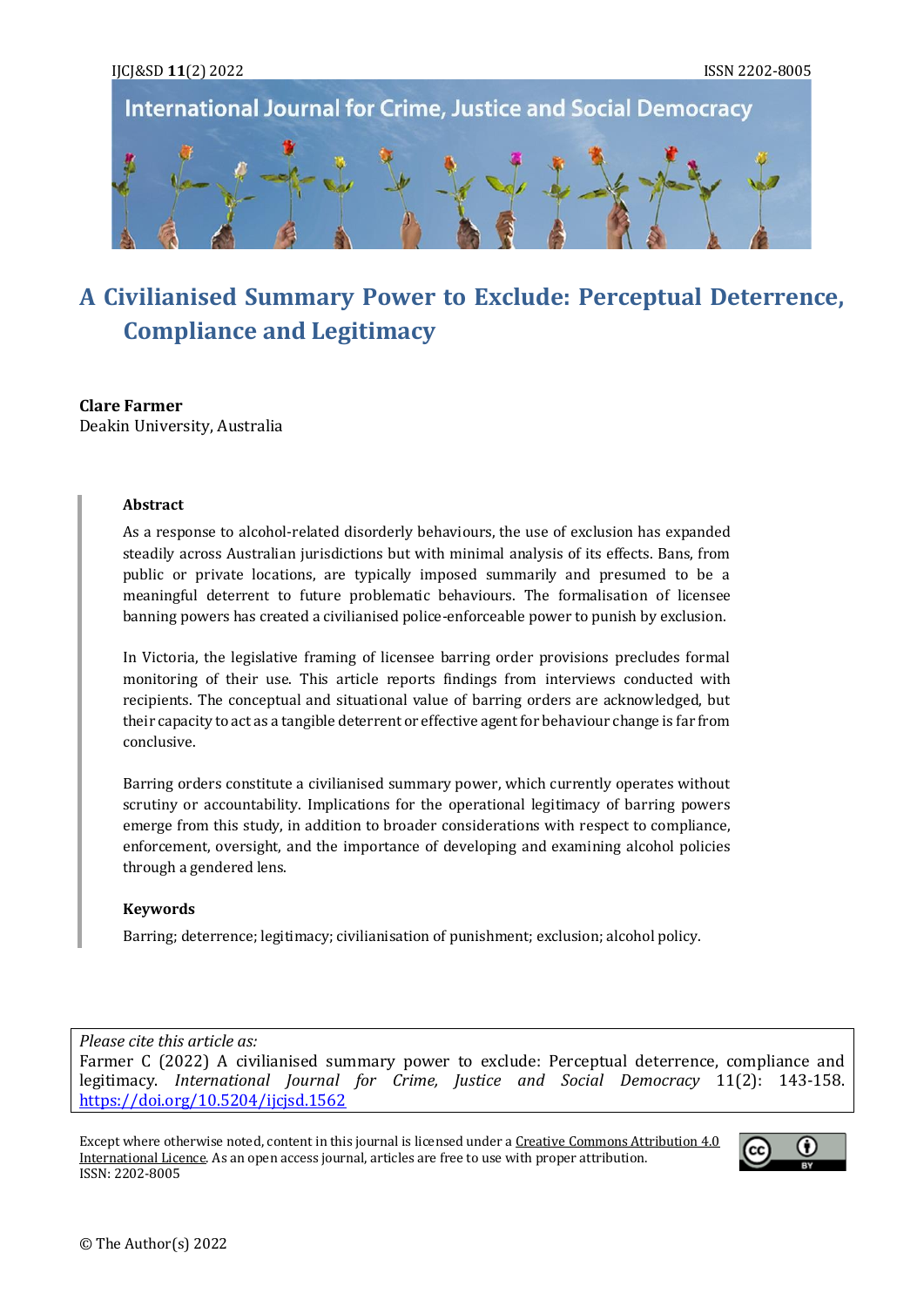## **Introduction**

Entertainment districts are contested spaces and, over the last two decades, an increasing body of regulation and legislation has sought to govern, manage and control alcohol consumption and associated patron behaviours (Hadfield, Lister and Traynor 2009; Hobbs et al. 2003; Taylor et al. 2018). Across Australia, violence and disorder in and around licensed premises have prompted the implementation of an expansive range of policies and operational policing initiatives. High-profile responses, such as lock-out laws introduced in Sydney in 2014, and Queensland's 2017 implementation of compulsory ID scanners at key licensed venues, have generated extensive debate and analysis regarding their need and effect, and the broader context of expanding governance and control (Donnelly and Poynton 2019; McNamara and Quilter 2015; Menendez et al. 2015, 2016; Miller et al. 2017, 2019). A key element of the regulation of entertainment districts is the use of spatial exclusion and patron banning, which has expanded across all Australian jurisdictions with minimal scrutiny (Farmer 2019, 2020; Farmer and Clifford 2020; Farmer et al. 2018; Palmer and Warren 2014). Banning achieves a practical and political need to address alcoholrelated issues and finds little opposition from the liquor industry and other key stakeholders (Miller et al. 2016). Banning provisions differ across jurisdictions (Farmer and Clifford 2020) but a common presumption is that the experience, or risk, of exclusion from a venue and/or local area will deter troublesome patrons (Farmer et al., 2018). However, without formal oversight of its use or effects, patron banning has become a politically expedient example of 'being seen to do something' rather than a genuine mechanism to promote tangible and sustainable behaviour change (Farmer 2019, 2020; Farmer, Clifford and Miller 2020).

This article focuses upon venue specific barring orders in the Australian state of Victoria. Licensee barring orders are discretionary police-enforceable sanctions, imposed on-the-spot by ordinary citizens. Barring orders exclude individuals from a venue, limit freedom to move in its vicinity, and are expected to have a transformative effect upon the behaviour of the recipient and the community more broadly. Barring sits within a largely linear model of undesirable behaviour - response - and attendant deterrence. To date, there has been limited evidence-based analysis of the extent to which any type of patron banning influences the future behaviour of recipients.<sup>1</sup> The study from which this article is drawn was the first in Australia to engage directly with ban recipients, using in-depth interviews to explore how they perceived and responded to their ban. The particular focus of this article is the deterrent effect of licensee barring orders.<sup>2</sup> Key perspectives relating to deterrence theories, displacement, exclusion and legitimacy provide a theoretical and conceptual framework for the study.<sup>3</sup> The rationale for Victoria's licensee barring powers and the core assumptions upon which their implementation is predicated are then briefly examined. An explanation of the research approach is followed by the articulation and discussion of key interview findings. The article concludes by highlighting limitations that are evident with respect to the deterrent effects of licensee barring orders, positions the findings within broader concerns about the attendant civilianisation of punishment, and recommends further examination of the gendered dynamics that are evident in this study.

## **Deterrence, Displacement and Exclusion**

Patron banning in general, and licensee barring in particular, fit within a model of contractual governance (Crawford 2003), which individualises regulation (Room 2012) and draws upon a presumption of rational decision-making. Complex constructions of behavioural theory have been examined in relation to a range of criminological, sociological, geo-spatial and psychological contexts (Tonry 2008; Von Hirsch et al. 1999). Of particular relevance to this article is the notion of perceptual deterrence, whereby individuals weigh up the possible benefits of a given act or behaviour against the probable risks - notably the likelihood, celerity and severity of punishment or sanction (Becker 1968; Mann et al. 2016). To be effective, a deterrent must be sufficient to factor into an individual decision to behave in particular way – but individuals are influenced by a complex blend of personal, social, situational, contextual, psychological, attitudinal and risk-related factors (Miller et al. 2013; Taylor, Keatley and Clarke 2020). For example, surveillance and enforcement mechanisms deployed within the night-time economy (NTE), such as the proximity of police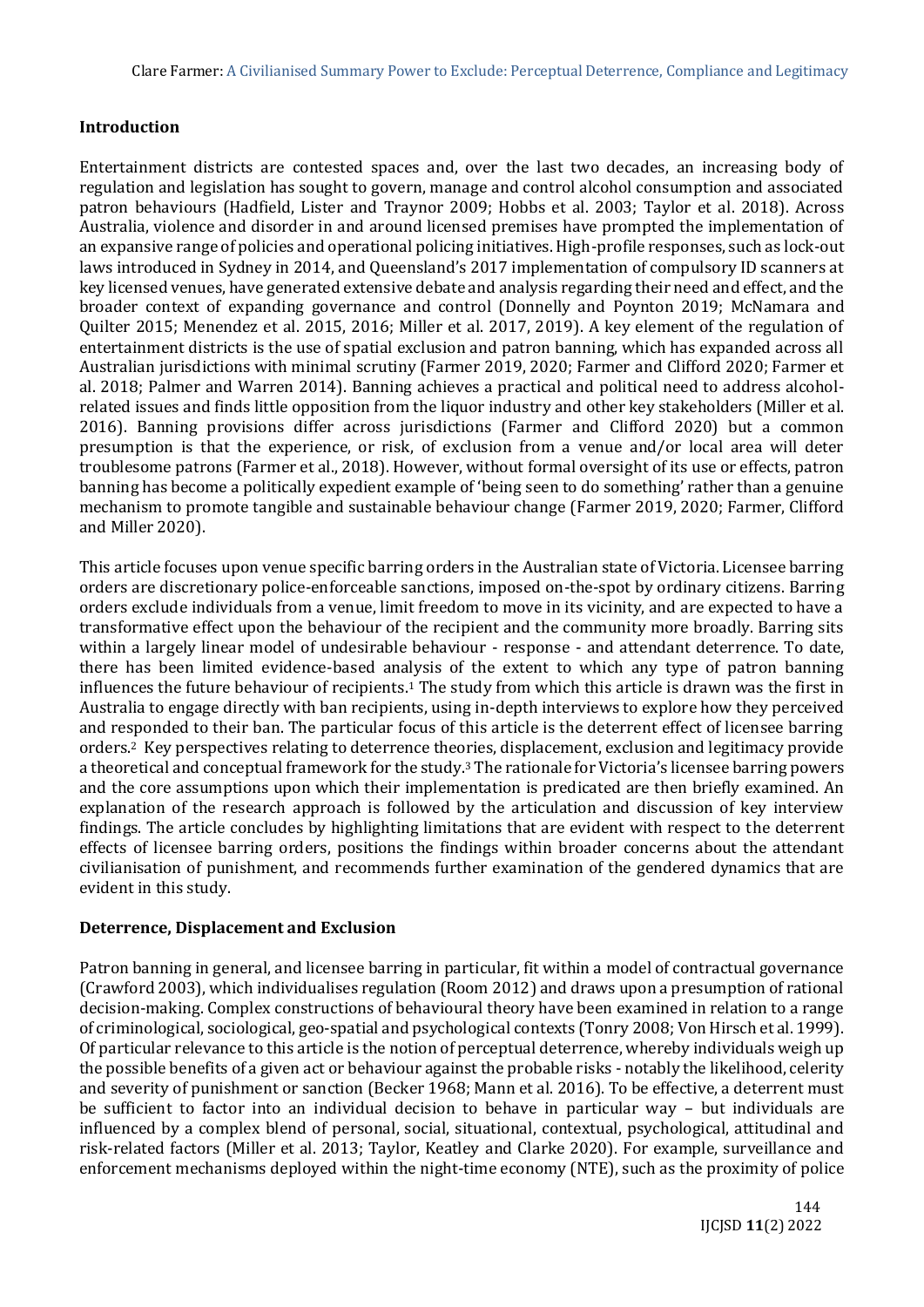officers, visible CCTV, or the use ID scanners to identify patrons as they enter venues have the potential to influence behaviours, but the precise deterrent effects are variable and far from conclusive (Ariel, Bland and Sutherland 2017; De Andrade et al. 2020; Piza et al. 2019). Perceptions regarding risk or certainty of a sanction are individualised and the consequences are not homogeneous. Some people are more deterred than others, with the level of deterrence reflecting a range of variables and circumstances (Matthews and Agnew 2008; McGrath 2009). Individual deterrability embodies the extent to which a person has a propensity to perceptual deterrence in any given situation (Jacobs 2010).

The remit of deterrence is broad, and the effects are neither uni-directional nor siloed. Deterrence can apply to individuals receiving a particular penalty, more generally to the community through the perceived risk of a sanction being imposed and enforced, or it can reflect more intricate intersections of specific and general effects. Within the NTE, the confounding effects of alcohol or drug consumption upon cognisance, rational thinking and risk informed decision-making further complicates the paradigm of perceptual deterrence and deterrability. Across a multi-jurisdictional body of research, clear links have been established between alcohol consumption, anti-social and other disorderly behaviours (Fleming 2008; Graham and Homel 2008; Hadfield, Lister and Traynor 2009; Hughes et al. 2008; Mawby 2017; McNamara and Quilter 2015; Miller et al. 2015). The effects of alcohol on decision-making, violence and disorder are evident, but complex.

Patron banning is one of a range of provisions implemented to manage problematic behaviours across the NTE. As a summary penalty, bans issued on-the-spot immediately remove an individual from a given location. However, the potential for the temporal or spatial displacement of undesirable behaviours has been demonstrated to varying degrees with respect to other mechanisms tackling alcohol-related issues in the NTE, and anti-social or criminal acts in other contexts (De Andrade, Homel and Townsley 2018; Menendez et al. 2015; Sylvestre et al. 2015; Wadds 2019). For example, following the implementation of Sydney's lock-out laws, non-domestic assaults decreased in the affected precincts, but rose by 18% in surrounding suburbs (Donnelly and Poynton 2019). In Queensland, the effect of ID scanners is mitigated by time-limited use, enabling patrons to enter venues without detection (De Andrade et al. 2020). In England, Stafford (2019) found that individuals excluded from Business Crime Reduction Partnership<sup>4</sup> locations (following theft, disorder or other anti-social behaviours) typically continued to offend in other locations. Without comprehensive coverage and/or effective enforcement, the potential deterrent effect of exclusion is fundamentally compromised by the capacity to simply go elsewhere.

Mechanisms to exclude recipients from public or private domains operate across a range of international criminal justice contexts. Common themes underpin the framing of each provision and assume effects upon the future undesirable behaviours of recipients, and of the community more broadly. However, the specific individualised deterrent effects of such localised, summary penalties are far from conclusive. In an examination of dispersal orders and other exclusionary powers in England and Wales, Crawford (2009) depicted a 'net-widening' effect of policing by summary justice but with limited consequences for disorderly behaviours. Since 2014, Public Spaces Protection Orders (PSPOs) have empowered local authorities to apply prohibitions within specific public areas across England and Wales. Heap and Dickinson (2018) contend that PSPOs constitute an unregulated and almost unlimited power to prohibit or exclude, but there is little evidence to support their presumed beneficial effects on behaviour and/or community safety (Johnstone 2017). In Seattle, USA, police officers are permitted to issue on-the-spot exclusion orders from public spaces, which can last for up to a year. In common with Crawford (2009), Beckett and Herbert (2010) found that the Seattle provisions progressively increased the likelihood of infringement and punishment, but without demonstrable effects upon behaviour. Belina (2007) critiqued the arbitrary and reductive nature of summary police banning powers in Bremen, Germany and observed that the resulting dislocation of 'undesirables' reflected a spatialization of risk that did little to change individual behaviour or assure community safety. In a study of responses to police zonal banning powers in Denmark, Sogaard (2018) found that bans were routinely disregarded, had limited value as a specific deterrent, and fear of being banned exacerbated rather than deterred anti-social behaviours.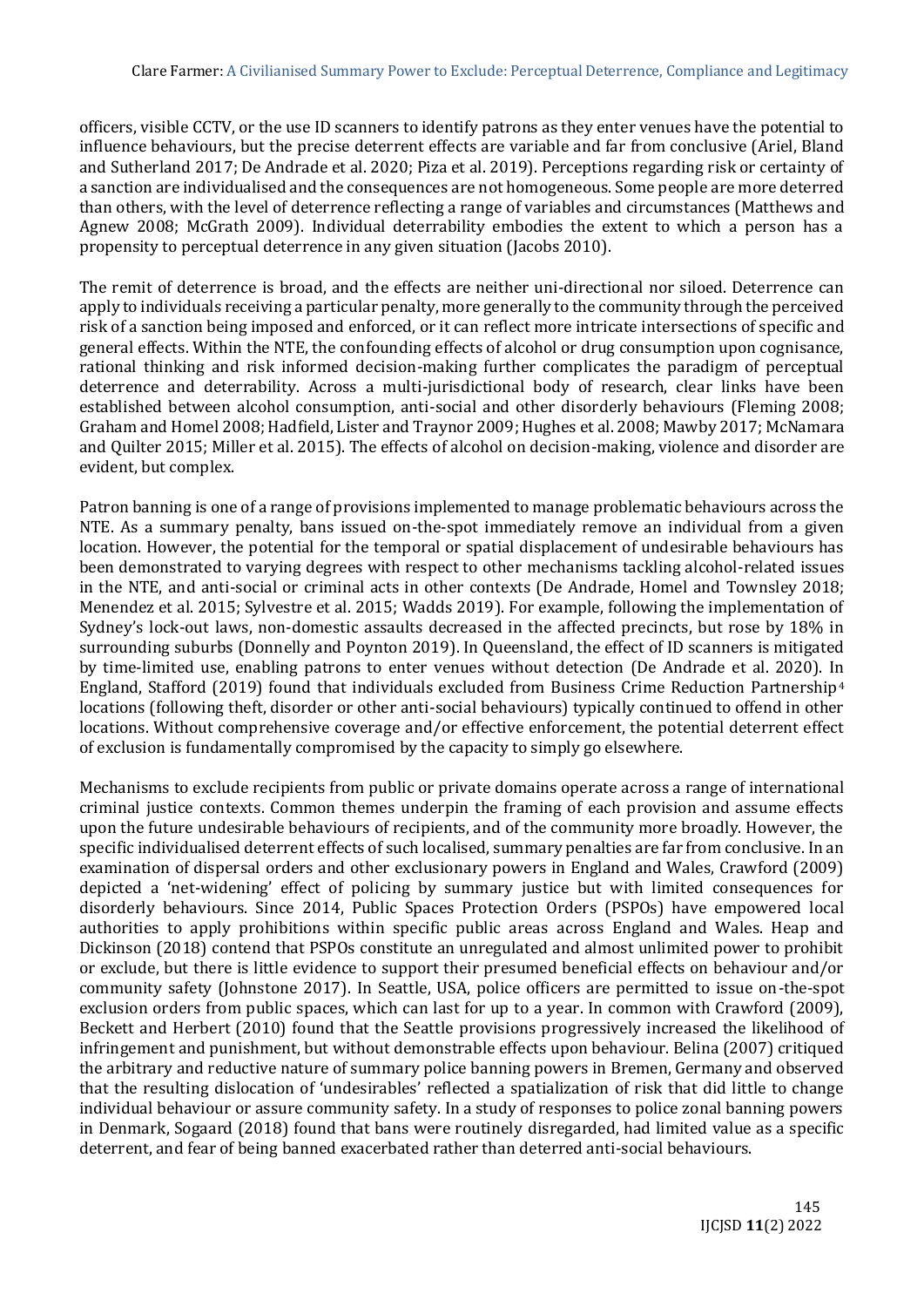To date, no study has established the effects of any of Australia's banning provisions on recipients, in terms of their perceptions, compliance, or subsequent behavioural decision-making. Palmer and Warren (2014) and Farmer (2017, 2019, 2020) identified and examined key conceptual concerns regarding the use of exclusion in public spaces, the arbitrary application of discretionary powers to punish, and the implications for individual rights. Curtis et al. (2018) explored public understanding of patron banning in Victoria via an online questionnaire. As the majority of respondents demonstrated little knowledge, Curtis et al. questioned the extent to which banning fulfils the expectations of a general deterrent. In a series of interviews with key stakeholders, Miller et al. (2016) examined the perceived effects of patron banning and determined that banning is regarded as a deterrent to anti-social behaviours. However, the study did not engage with recipients of patron bans to understand their perceptions or how they responded to their ban – including whether they simply continued their behaviour in another location.

Licensed venues are private spaces and the right to exclude is embedded within long-standing common law principles. Across Australian jurisdictions, codification has steadily formalised and expanded licensee barring powers.<sup>5</sup> Barring orders are non-criminal sanctions, enforced via a range of infringement mechanisms which may result in a fine or court proceedings. Farmer (2019, 2020) documented conceptual and operational issues regarding the lack of specific training for licensees, and the principle of empowering ordinary citizens to punish without implementing a supporting structure of accountability. Despite their formal nature and the potential consequences of a breach, in most Australian jurisdictions there is limited facility for independent review of a licensee decision to ban, and their use is subject to little scrutiny (Farmer 2019, 2020). The propriety of permitting non-law enforcement officers to issue legally enforceable sanctions and attendant perceptions of the legitimacy of such quasi-criminal processes aligns with an extensive body of research examining policing legitimacy (Tyler and Jackson 2014; Tyler and Wakslak 2004; Wadds 2015). Even for routine interactions, such as traffic stops, perceptions of procedural justice and operational fairness are essential prerequisites for individual and community compliance, cooperation, and trust (Huq, Jackson and Trinkner 2017; Mazerolle et al. 2013; Tankebe and Liebling 2013). It is reasonable to presume similar perceptions and expectations with respect to non-police powers to exclude.

## **Victoria's Licensee Barring Provisions: Rationale, Assumptions and Deterrence**

Victoria's licensee barring order provisions are set out in sections 106C-K of the *Justice Legislation Amendment Act* 2011, which amended the *Liquor Control Reform Act* 1998, and came into effect in May 2011. Barring orders are intended for those who are '"drunk, violent or quarrelsome" in the licensed premises or its vicinity, and can be imposed by the licensee or another responsible person. The permissible length is up to one month for first time recipients and up to six months where two or more previous orders have been imposed. Recipients do not have recourse to legal advice or representation. Barring order breaches are dealt with as criminal matters, with a potential fine that is court enforceable. The 'vicinity' of a licensed premises is defined as 'a public place that is within 20 metres of the licensed premises, but is not the licensed premises.' (*Justice Legislation Amendment Act* 2011, part 2 'definitions'). The geographical scope of a licensee barring order extends well beyond the private domain of the venue and may include pavements, thoroughfares, car parks, and any other contiguous public area.

Across the parliamentary debates of the Justice Legislation Amendment Bill,<sup>6</sup> in March, April and May 2011, the operational legitimacy and presumed deterrent and community safety effects of the provisions were discussed in depth. Some concern was articulated in relation to imposition mechanisms, enforcement, monitoring, and the diminution of civil liberties. Proponents of the Bill countered these concerns with broadly framed notions of protection and safety, typified by this assertion:

These barring orders … are important in reducing violent incidents outside licensed premises and protecting the safety of patrons within the vicinity… (Legislative Assembly 2011: 586-87 [O'Brien])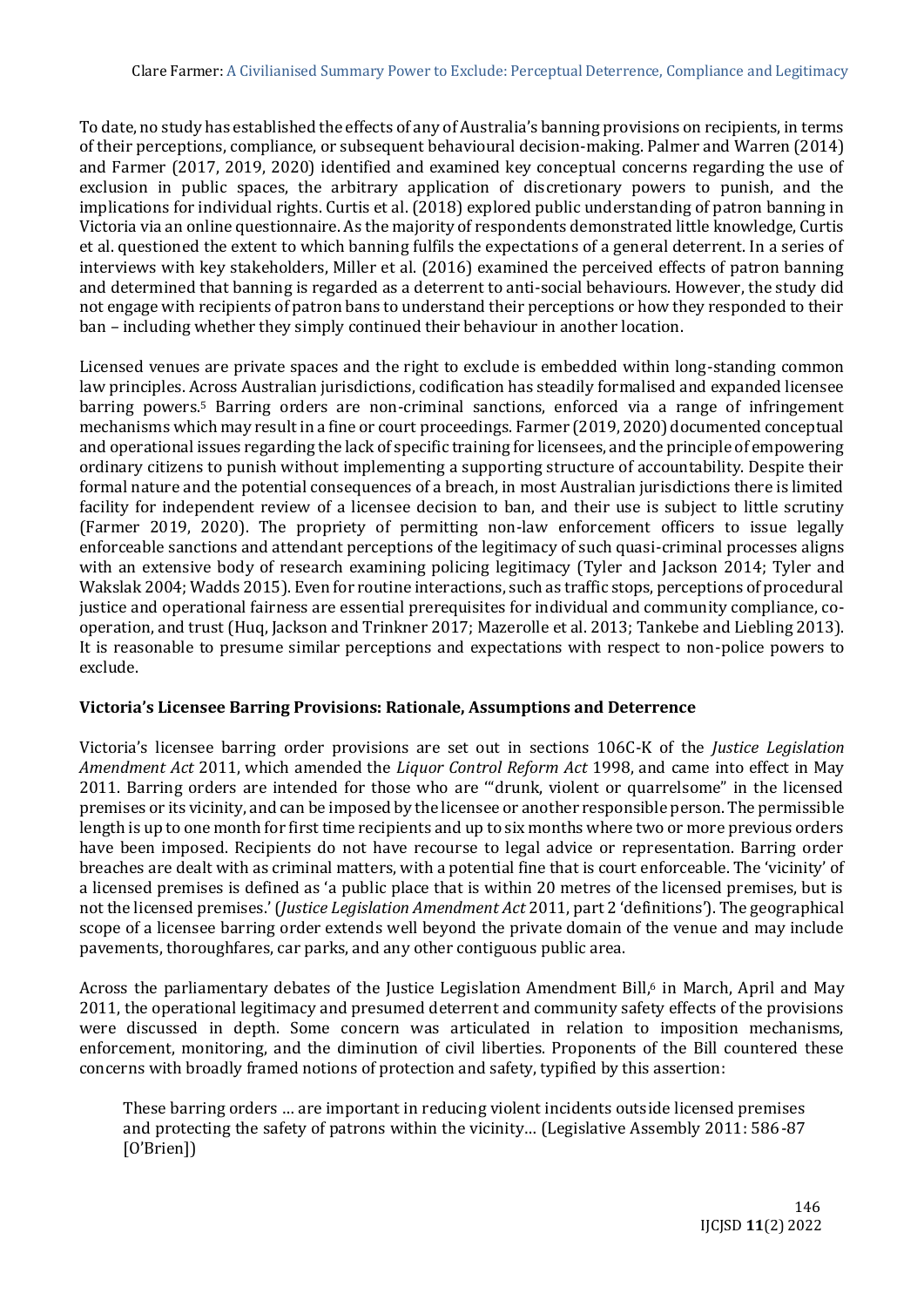In response to a request to explain how barring orders would reduce alcohol-related harm, the Minister directly linked exclusion with specific and general deterrence, but offered no empirical or other evaluative evidence:

The government's intention with respect to this clause is to remove those people who have been causing trouble from those licensed venues… The point of increasing penalties for offences is for the provision to act as a deterrent. Clearly if there is a greater penalty, there will be a deterrent, and that is what the government is seeking to achieve. (Legislative Council 2011: 1066 [Guy])

A licensee-imposed barring order can remove a troublesome individual from a given situation for a fixed period of a time. The ban is also expected to deter the recipient from engaging in similar behaviours again, particularly where subsequent transgressions may lead to more onerous periods of exclusion. Since their implementation, Victoria's licensee barring order provisions have been the subject of no formal scrutiny. There is no monitoring of their use, and any effects of licensee barring are not measured. The 2011 legislation precludes licensees from sharing barring order data other than for the purposes of enforcement (*Justice Legislation Amendment Act* 2011, s.106K). A direct request to the licensing regulatory body, the Victorian Commission for Gambling and Liquor Regulation (VCGLR), for assistance to establish the quantum of barring orders imposed to date was denied. The 2011 legislation was cited as the reason for the absence of any barring order data (personal email to author, 10 May 2019).

The introduction of licensee barring orders reflects assertion rather than empirical evidence. This is a particular concern in Victoria, where the requirements of the 2006 *Charter of Human Rights and Responsibilities*('the Charter') requires all legislation which may limit a core individual right (including the freedom to move, the right to a fair hearing or legal representation) to be supported with demonstrable evidence of need and effect.<sup>7</sup> Licensee barring orders limit freedom to move and are imposed on-the-spot by ordinary citizens. Yet compliance with the Charter expectations is not evident in relation to the legislation which introduced licensee barring. A clear gap exists with respect to the presumed deterrent effects of Victoria's licensee barring orders, and demonstrable understanding and evidence of the actual effect of a ban upon both recipients and the wider community.

## **Research Approach**

This study draws upon in-depth interviews with individuals who have received a licensee barring order in Victoria. Ethical approval was provided by the Deakin University Human Research Ethics Committee: reference 2018-287. There is no central record of Victoria's venue barring orders, as no data are collected or published. Licensees record and retain barring order information for three years, after which it must be destroyed. The VCGLR does not monitor the use of barring powers, gather or maintain any records (email to the author, 10 May 2019). Therefore, there is currently no data through which the use or effects of licensee barring orders can be examined.

## *Participants*

Interviews were conducted with 15 individuals who had received at least one licensee barring order anywhere in Victoria. A range of print, online and social media communication channels were used to publicise the research, including Facebook, Twitter, LinkedIn, and the Victorian newspapers *Geelong Advertiser* and *Herald Sun* (shared online across NewsCorp Australia8). Prospective participants were invited to contact the research team via a dedicated project email address. A plain language statement was sent to each prospective participant, and those who wished to proceed were asked to return a signed consent form.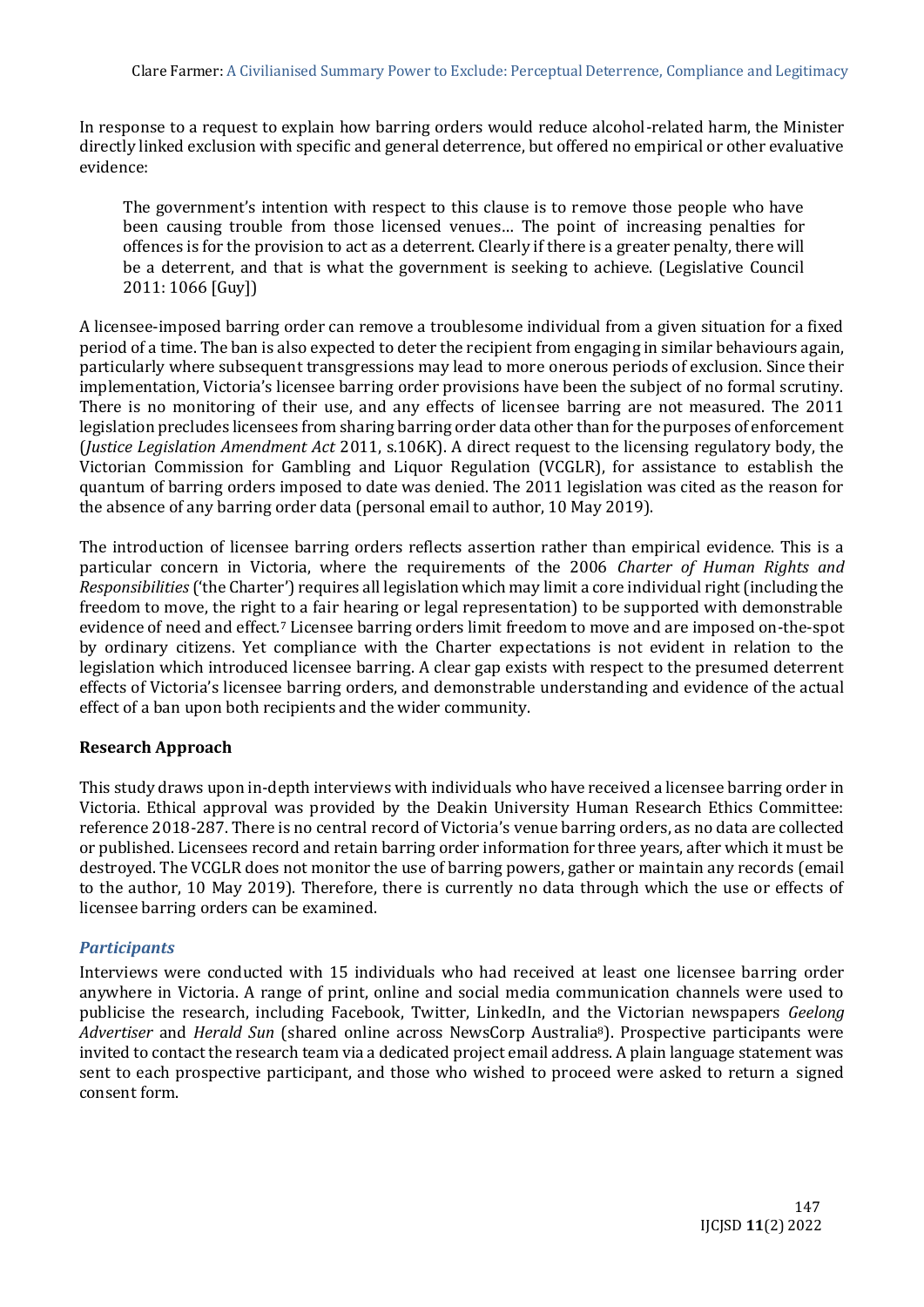## *Procedure and Analysis*

The interviews followed a semi-structured format, with core questions posed to each participant and additional questions dependent upon the responses. Interview length ranged from 25 to 55 minutes; each was recorded and transcribed by the interviewer. The interviews focused upon the process through which the barring orders were imposed, how recipients perceived their ban, as well as their immediate and longer-term responses.

Each of the 15 participants has been assigned a random numerical identifier, from P1 to P15. The interview transcripts were coded by a single researcher using thematic analyses within a grounded theory approach. The coding drew out findings in relation to the themes of compliance; implementation perceptions, process and proportionality; transformational effects upon attitudes and behaviours (for recipients and wider peer groups); practical and emotional responses; legitimacy; and perceived deterrent effects (both specifically and more broadly).

## *Limitations*

Participants self-selected and are not necessarily representative of barred patrons. Legislative restrictions placed upon the sharing of barring order information, and the absence of any formal data, make it impossible to discern a representative sample. It is recognised that those who chose to participate may hold particularly strong views regarding their experience. The sample size for this study is 15. It is not uncommon for in-depth qualitative studies to apply smaller samples. For example, papers exploring nightlife policing in Australia (Wadds 2019) and zonal banning in Denmark (Sogaard 2018) comprised 15 and ten interview participants respectively. While care is taken not to over-generalise from the findings, this study addresses a lack of empirical research in relation to the effects of patron banning. It makes a valuable contribution to knowledge in this area, particularly as the VCGLR, the body responsible for overseeing barring powers in Victoria, has no knowledge of the way or extent to which the provisions are used.<sup>9</sup>

## **Research Findings and Discussion**

**Table 1: Interview Participant Data**

Key descriptive data with respect to the 15 interview participants are summarised in Table 1.

|  | Table 1. million view I all the paint ball |  |
|--|--------------------------------------------|--|
|  |                                            |  |
|  |                                            |  |

| Age (years) |              |              | <b>Sex</b> |   | Indigenous<br>Australian <sup>^</sup> |     | <b>Venue Location</b> |           | <b>Ban Length</b><br>(months) |           |         |  |
|-------------|--------------|--------------|------------|---|---------------------------------------|-----|-----------------------|-----------|-------------------------------|-----------|---------|--|
| $20$        | $20 -$<br>30 | $30 -$<br>50 | > 50       | M | F                                     | Yes | N <sub>0</sub>        | Regional* | Metropolitan+                 | $\leq$ =1 | $1 - 3$ |  |
| 2           |              |              |            |   |                                       |     | 15                    |           |                               |           |         |  |

*Notes:*

^self-reported by interview participant.

\* Regional locations included Geelong, Bendigo and Echuca.

**<sup>+</sup>** Metropolitan locations included the Melbourne Central Business District, and the inner-Melbourne suburbs of Fitzroy and Hawthorn.

The reasons given for the imposition of each barring order are set out in Table 2. Compliance with the legislated requirements is explored in depth within a separate paper (Farmer 2020) but is considered here in the context of the perceived legitimacy of each ban.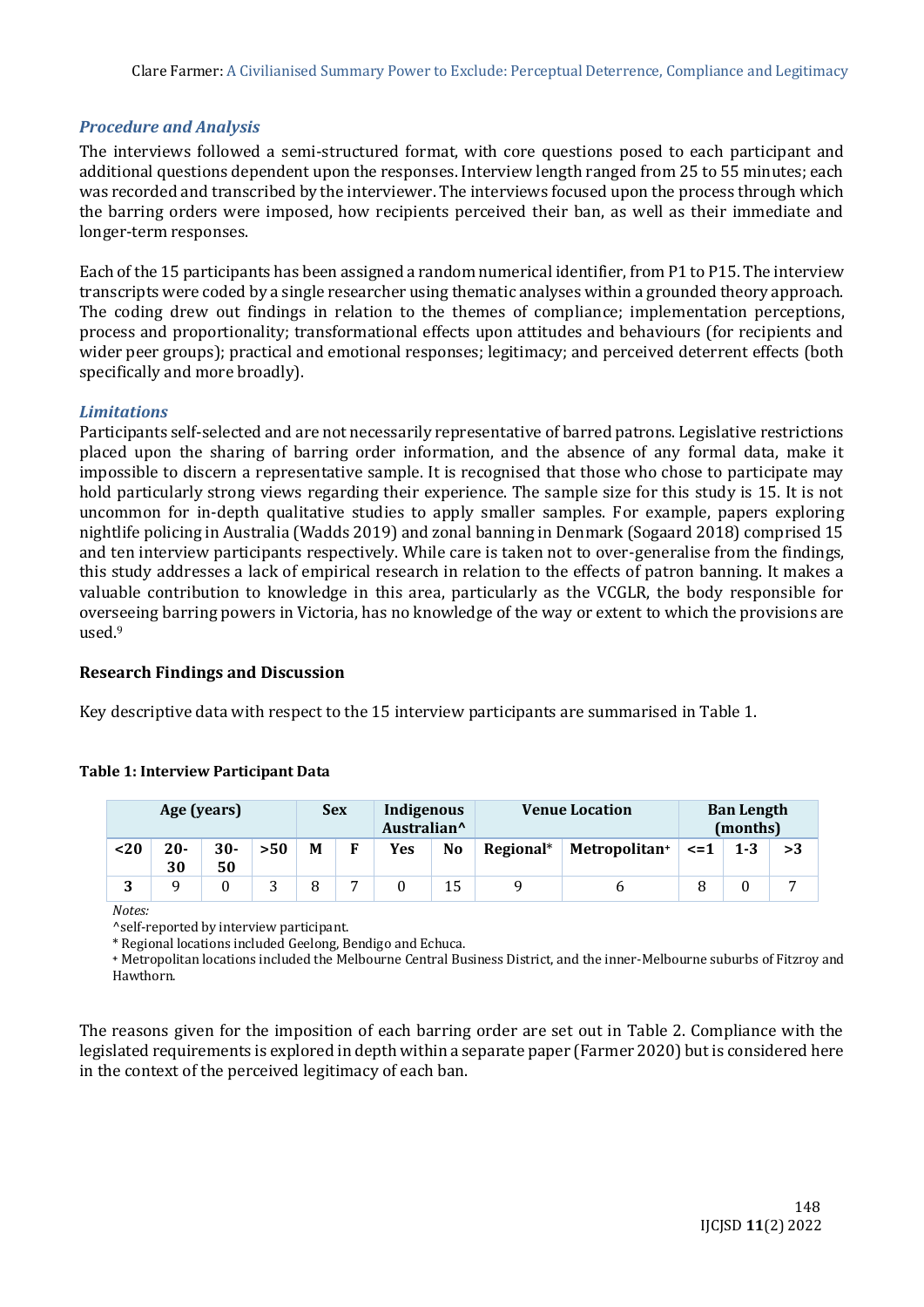| Quarrelsome<br>(arguing<br>swearing<br>abusive) | Violent<br>(fighting) | <b>Underage</b> | <b>Theft</b> | <b>Other</b><br>Mis-ID'd | Pushed | Unknown |
|-------------------------------------------------|-----------------------|-----------------|--------------|--------------------------|--------|---------|
| n                                               |                       |                 |              |                          |        |         |

**Table 2: Reported Licensee Barring Order Imposition Reasons**

Due to the absence of central records, it is not possible to establish any sense of the representativeness of this sample. It is not known how many barring orders have been imposed since the implementation of the provisions, for what reason(s) orders have been given, where, to whom or for how long.

To examine the deterrent effects of licensee barring, the findings are framed around the manner and extent to which each recipient perceived that their ban affected their short and longer term behaviour. Three overlapping themes are explored and discussed: compliance and displacement – including commentary regarding ban enforcement, emotional and practical effects; barring order legitimacy and associated behaviour change; and the perceived potential for barring powers to deter undesirable behaviours.

## *Compliance and Displacement*

Of the 15 participants, eight stated that they complied with their ban (four male and four female), two admitted to actual breaches, and four admitted to attempted breaches. One participant refused to respond to this question.

The compliance of four participants was influenced by the perceived risk of being caught attempting to breach the ban, particularly where the venue utilised an ID scanner. This complements the recent findings by De Andrade et al. (2020) in relation to the use of ID scanners to identify banned patrons in Queensland. It points to the potential for a short-term individual deterrent effect, where barring order enforcement is proactive and perceived to be effective. One female participant (P4) admitted to returning to the venue to test the scanning process to see if she would still be allowed to enter (she was not successful). A male participant (P5) explained that the venue from which he had been barred started using their ID scanners at a fixed time each evening. As a result, he intentionally entered the licensed venue earlier, and was able to avoid detection. Another female participant noted that she was known by the licensee and had been told clearly that the police would be called if she was seen anywhere in the vicinity of the venue. Her compliance was directly linked to fear of reprisal if she was found breaching her order:

Yes, I complied with the ban … because I was scared … that they would call the police and I would be fined \$2000. (P1-Female)

One female participant reflected more broadly and expressed fear that the barring order could affect future job prospects. This was the only example of longer-term thinking that was discerned from the interviews, with respect to potential personal consequences of not complying with a ban:

I definitely am more wary … I'm scared of the consequences… It made me really nervous to think that… it could affect my prospects in the future … I thought maybe this could come up as a criminal offence or something. (P10-Female)

Embarrassment at being the subject of a barring order was another reason given for compliance. This was particularly the case for female recipients, four of whom specifically mentioned embarrassment, with comments such as:

I was so embarrassed and went away. (P9-Female)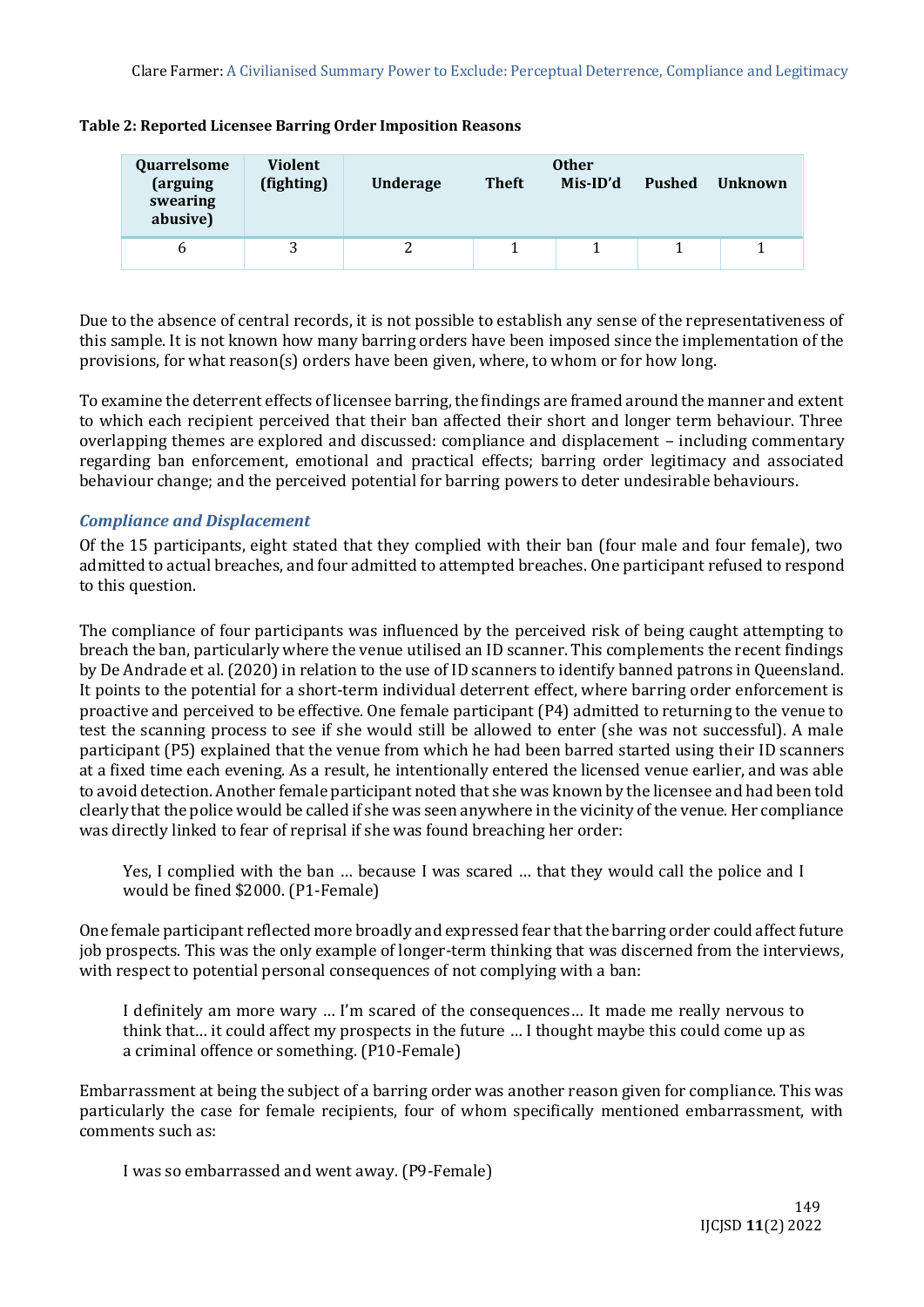I was genuinely quite embarrassed. That was the overwhelming part of it, that it was embarrassing. (P10-Female)

No males reported fear or embarrassment when discussing their feelings about their ban. For male recipients, there was evidence of a generally more dismissive response, typified by the following comments:

I really don't give a shit. (P7-Male)

I wasn't bothered … (P6-Male)

I didn't think much about it so wasn't that bothered. (P11-Male)

It is not known the extent to which bravado, hindsight and/or the passage of time has affected these perspectives. Nevertheless, while acknowledging the small sample size, there was a notable attitudinal difference between male and female respondents. This reflects the individualised nature of deterrability and the influence of a range of factors, including gender (Matthews and Agnew 2008; McGrath 2009; Jacobs 2010). Du Preez and Wadds' (2016) notion of gendered responsibilisation in the NTE, posits that embedded socio-political and cultural expectations ensure that regret and shame are more likely to promote responsible behaviour in women. The response of the male recipients in this sample aligns with established connections between alcohol consumption, violence, masculine identity and '… the symbolic rejection of respectable social values' (Tomsen 1997, p.100; 2008).

Of the six participants who breached or attempted to breach their barring order, two were female and four were male. Reasons ranged from a lack of awareness that a barring order had been imposed to explicit efforts to circumvent the order. The latter was typified by the male participant who simply ensured that he entered the venue before the time at which the ID scanners were activated. Of the two female respondents who breached their ban, P2 admitted to swapping IDs to avoid detection, while P3 took a more direct approach:

… I went into the venue anyway during the ban period … I [just] had to convince the security each week to let me in … (P3-Female)

There were no notable differences in compliance or associated perceptions of barring orders between regional and metropolitan locations. Similarly, there were no discernible differences across the age groups of participants.

Across the interviewees, the level of compliance was high, but this did not reflect an overwhelming sense of renewed lawfulness or any notable transformational behavioural effect of the ban itself. The most common response was that the recipient simply decided to go elsewhere. Seven participants emphasised that they continued their usual pattern of alcohol consumption and behaviour during their ban, but just went to different locations. The following quotes are typical:

I just headed to another pub. (P5-Male)

… it's only a sometimes venue so I … went elsewhere … (P9-Female)

… there wasn't that much of a real effect as there are lots of other places … (P12-Male)

I just went to other bars and clubs … I couldn't go back there, so I went to other places instead. (P15-Male)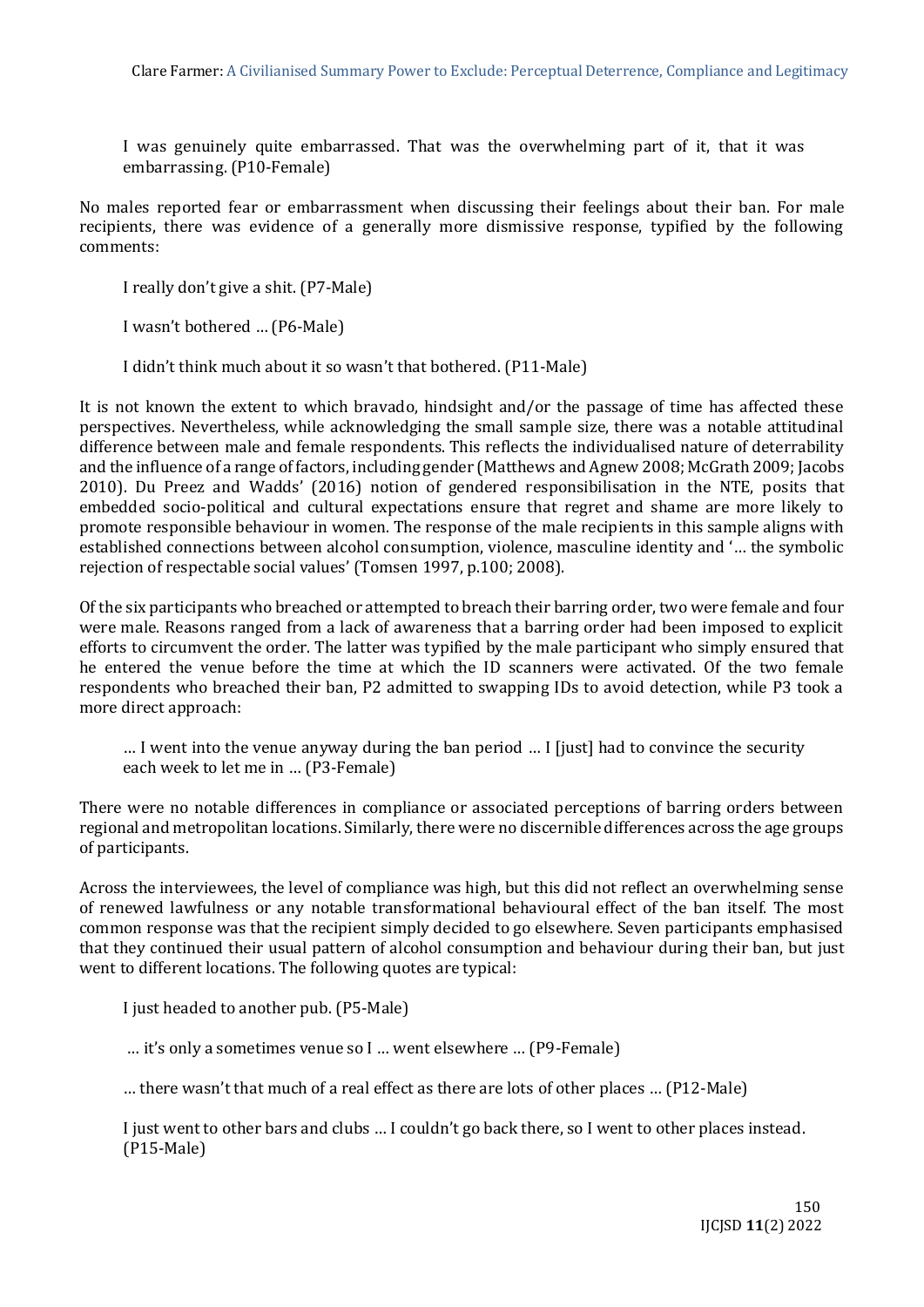This aligns with findings of displacement in relation to other exclusionary provisions (Donnelly and Poynton 2019; Stafford 2019). Spatial displacement is enabled by the operation of Victoria's licensee barring orders, as recipients are typically only barred from one venue. Even where ID scanners are used to manage entry into a venue, individual ban recipients will only be identified if they are barred from that particular establishment. As it is generally very easy to just go elsewhere,<sup>10</sup> licensee barring orders are unlikely to drive tangible behaviour change. To mitigate the effects of displacement, barring would need to be more geographically expansive and comprehensively enforced. This would create logistical challenges, amplify rights-related concerns in relation to exclusion from public spaces (Farmer 2017, 2018) and risk further displacement to less visible or domestic settings. The required regimes of governance, policing and private security would further challenge tensions between patrons, venues and police, and heighten concerns about the application, reach and consequences of discretionary civilianised powers to exclude (Farmer 2020; Farmer and Clifford 2020).

Victoria currently does not track the movements of barred patrons between venues or locations. This makes the extent and effect of displacement difficult to monitor. It is not known how many barring order recipients go on to receive orders at other venues, or any other behaviour related sanction or infringement penalty – either concurrently or subsequently. Further research could map the movement of barred patrons and identify the extent to which behavioural issues continue during and after the period of a ban.

## *Perceived Legitimacy and Behavioural Effects*

Only one interviewee accepted the fairness of their order and its imposition without question. Four participants regarded their barring order as generally fair and/or appropriate, given the behaviours they had exhibited. Three of the four articulated some concern about the manner of imposition, typically due to others not receiving the same outcome in comparable circumstances. Across the interviews, the reason for the imposition of the barring order was a common concern. Nine of the barring order recipients were given reasons that could align with the legislated purpose of licensee barring orders (Table 2), that the recipient was 'drunk, violent or quarrelsome.' Six reported being given barring orders for reasons that appear to sit outside of the legislated scope. Examples include being under-age, stealing, or due to misidentification. Farmer (2020) sets out a more detailed examination of barring order imposition and operational expectations. Eleven of the interview participants felt that their barring order was unfair; five of whom cited anger or irritation at the venue for imposing the barring order, and its perceived unfairness. This prompted displacement-driven compliance, but motivated by a determination to punish the venue. For example:

[I was] angry and determined to never go back there … I was there with three other people and they saw what happened. None of us will go back there again. We have told as many people as we can. If I can be affected, then anyone can. It's really unfair. (P13-Male)

The discretionary nature of barring orders, their civilian imposition, and the absence of review mechanisms (Farmer 2019, 2020; Farmer and Clifford 2020) may serve to increase perceptions of unfairness and anger, which in turn risks creating an additional layer of tension and potential conflict. At best, disgruntled patrons may take their irritation elsewhere, at worst it may fuel hostility with staff at the barring venue. The nature of the participant recruitment means that the sample may skew towards individuals who harbour a grievance about their barring order. Nevertheless, the interviews suggest an association between perceived legitimacy, compliance and the potential effect of a barring order on the future behaviours of recipients. The effects are nuanced, particularly where fear played a part in compliance for recipients who also regarded their barring order as unfair. However, where barring orders are perceived to lack legitimacy this may exacerbate rather than reduce undesirable behaviour.

Participants were asked to reflect upon the longer-term effect of the ban upon their attitudes – to consider the extent to which the barring order acted as a transitional event. Seven reported no longer-term effect upon their attitudes or behaviours. This correlated closely with those who perceived their barring order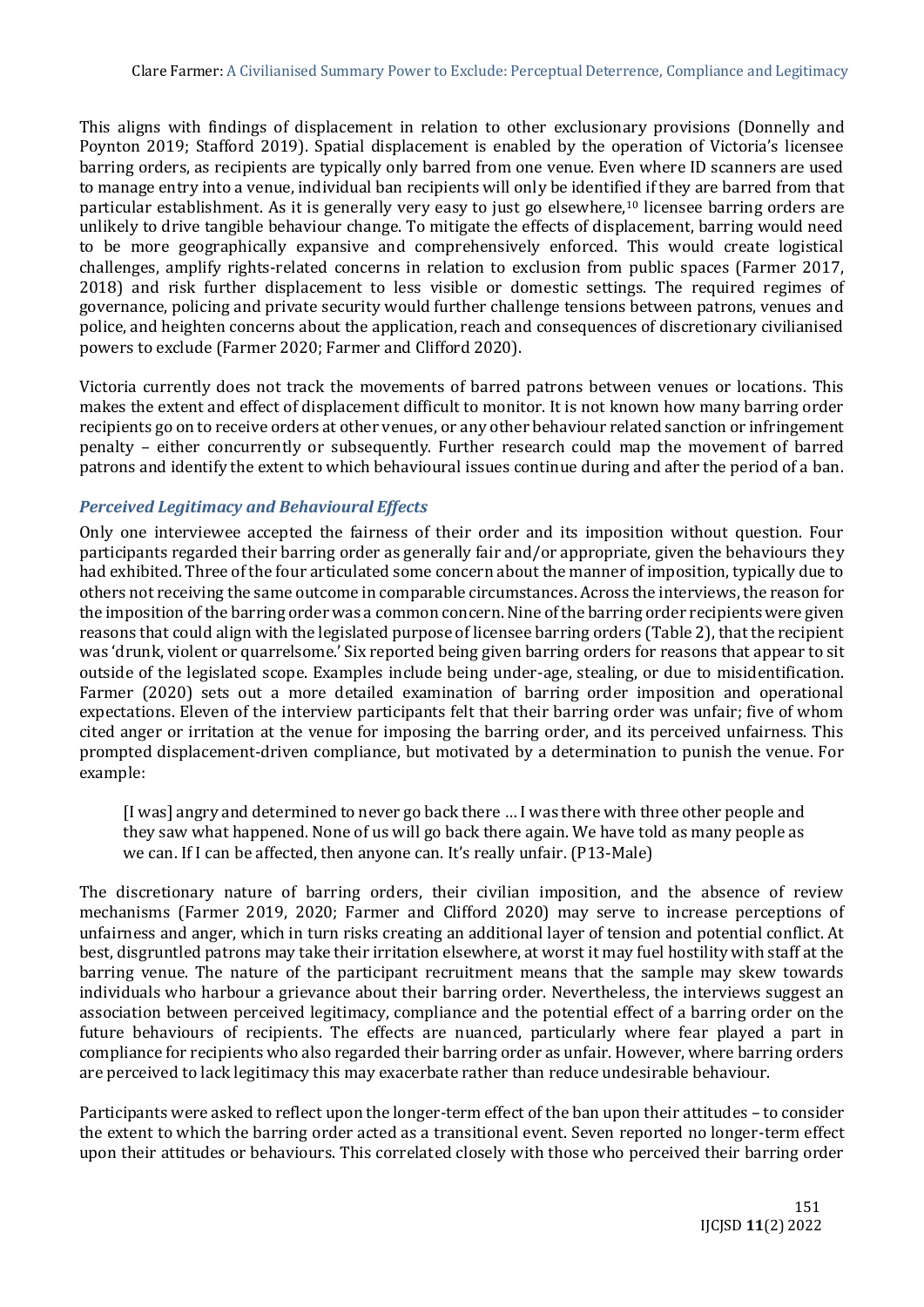to be unfair or unreasonable. Eight participants admitted to being smarter about their actions after receiving their ban. This included actively avoiding direct contact with certain venue staff:

… it made me have less faith in security guards. It also made me more cautious of what I was doing and who was around me. (P5-Male)

It has changed my attitude towards security guards at venues and venues themselves. I'm more sceptical of their capability of basic reasoning and questioning… and less likely to assist them when unruly people are around. (P6-Male)

It changed my behaviour at that venue, to be more aware and made me identify certain security guards more than others – to watch their behaviour change. (P9-Female)

This finding further challenges expectations that barring orders will drive more positive patron behaviours. More than half of those interviewed actively sought ways to circumvent or modify the effects of their exclusion. When combined with the potential for displacement and lack of effective enforcement, the deterrent effect of barring orders remains far from conclusive.

Three respondents acknowledged a discernible change in their outlook and/or behaviours following their barring order – all were female. When asked about the effect of the barring order upon their peer group, while the responses can only reflect the perceptions of participants, the same three female interviewees were the only respondents to identify a discernible change in attitude or behaviour among their family or friends. Within a general reflection of the effect of banning, one set out the differences between male and female responses more explicitly:

I would definitely say the girls over the boys have definitely changed their perceptions and attitude towards everything the most … I would say bans had a stronger effect on the girls.(P2- Female)

A different perspective was presented by P1 who, despite the fear she felt, asserted that the way in which her barring order was imposed actively negated any potential longer-term effect. For P1, the perceived lack of legitimacy removed any need for a change in behaviour:

… no, it doesn't make me behave any differently. I'm just amazed that licensees can do this out of the blue … (P1 – Female)

While these are individual reactions, they support a need to examine regulation and associated behaviours in the NTE through a gendered lens (Du Preez and Wadds 2016; Moore et al. 2020; Nicholls 2018).

The concerns articulated by the interviewees point to a risk that licensee misuse of barring powers may undermine their legitimacy and limit the potential beneficial effects - the issue of misuse is examined in more depth by Farmer (2020). This risk to the perceived legitimacy of barring is arguably bolstered by the absence of scrutiny of the provisions, including the lack of any central records. Put simply, licensees know that their use of barring powers is not monitored, and this creates an inherent risk of their inappropriate application. One option to address this deficiency and to strengthen the perceived legitimacy of the provisions would be to introduce formal consequences for licensees found to have misused their powers. In Queensland, in principle support has been given to the introduction of an offence of the vexatious imposition of a barring order (Miller et al. 2019; Queensland Government 2019). Such a mechanism may serve to increase the perceived legitimacy of barring provisions and, in turn, may enhance their deterrent and behavioural effects.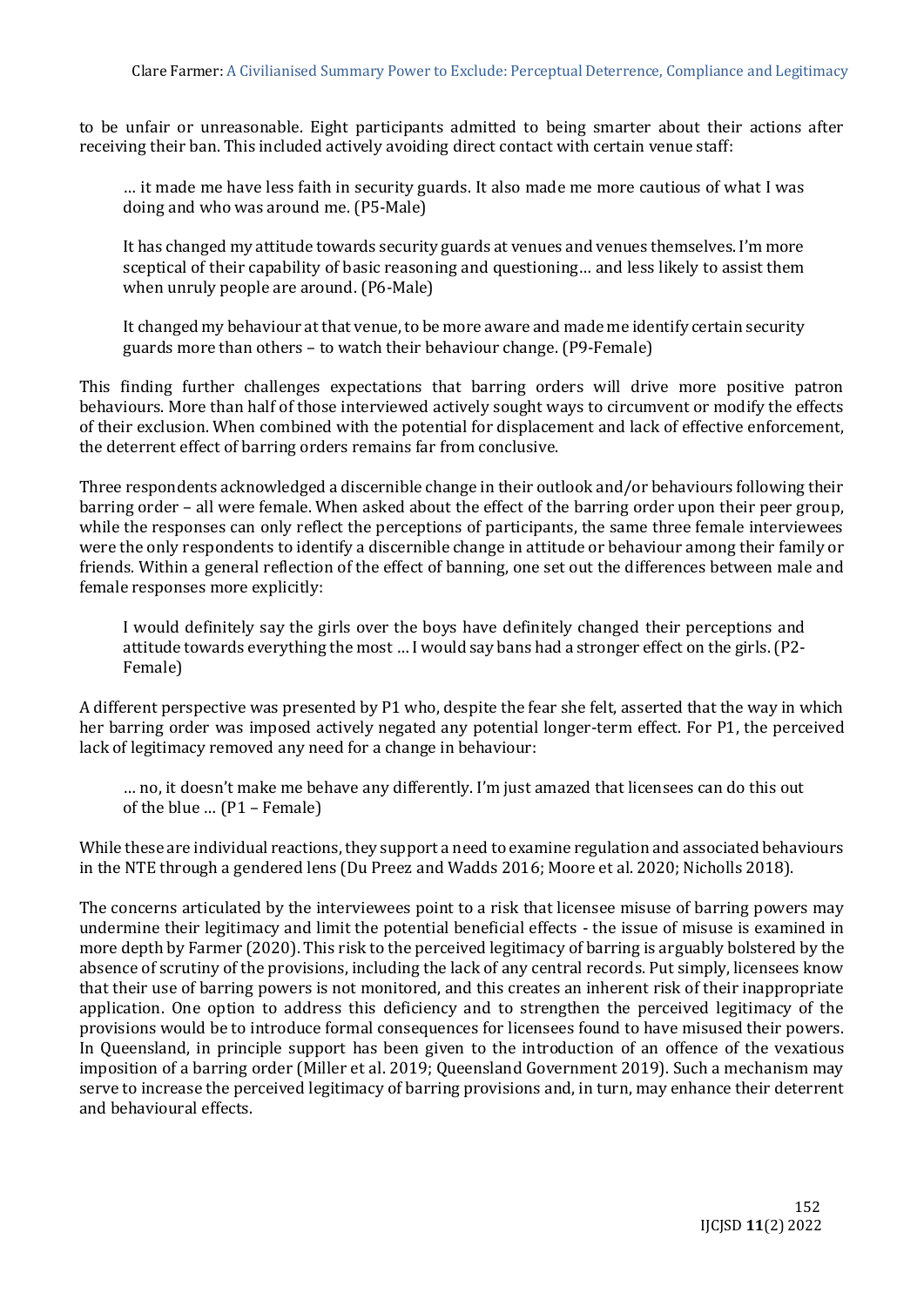## *Potential Deterrent Effects of Barring*

All of the participants acknowledged the potential beneficial effects of licensee barring order provisions. There were no objections to the principle of exclusion, and all interviewees perceived that barring could deter problematic behaviours. A number of common prerequisites were articulated all of which embodied expectations of operational legitimacy. Participants expected bans to be imposed fairly, consistently, and openly, and to be enforced effectively. The potential for licensee barring to have a tangible effect on the behaviour and decision-making both of recipients and the wider community was set out clearly, but with caveats:

I think it [a ban] serves a purpose and I think that it works at changing peoples' behaviours, however not so much when they aren't abided by… because if people see someone being banned then they are unlikely to repeat the behaviour in fear of also being banned. (P3 – Female)

Sometimes I believe it can have the reverse effect than what is intended. But it may also make people realise that they did the wrong thing and learn their lesson the hard way.(P4 – Female)

I think that when complied with and when given to the right people, they change attitudes and behaviours and make people (particularly males) scared and worried about doing the same behaviours. (P5 – Male)

For this sample, the operation of licensee barring order powers and associated perceptions of the fairness and proportionality of their imposition are key markers for the potential beneficial effects of the provisions. That barring orders are not currently regarded as inherently fair, appears to be the primary reason for the limited enduring deterrent effects reported by the participants. The way in which barring orders are used, enforced and monitored has a fundamental effect upon their capacity to act as a meaningful deterrent to anti-social, violent and other unacceptable behaviours within licensed venues. This aligns closely with the expectations of procedural justice and legitimacy that we see in relation to policing (Mazerolle et al. 2013; Tyler and Jackson 2014; Tyler and Wakslak 2004).

## **Conclusion**

Patron banning is a tangible, straightforward, low cost, and politically expedient response to alcoholrelated behavioural issues. However, any policy that permits the civilian imposition of a police-enforceable sanction should be supported by demonstrable evidence of effect, and its operation subject to meaningful and ongoing oversight. In Victoria, the Charter mandates empirical evidence to support any measure which limits an individual right, regardless of how undesirable or troublesome that individual may be perceived to be. Licensee barring orders limit freedom to move and circumvent the presumption of innocence, but they have operated for nearly a decade without any evidence of their presumed deterrent effects. There is no data available to enable or inform an examination of the use of licensee barring powers in Victoria. We do not know how many barring orders have been imposed, for what reason(s), where, to whom or for how long. As no data are collected, it is not known what proportion of venue barring order recipients participated in this study, or to what extent the sample mirrors barring order imposition patterns or recipient demographics.

For those interviewed, fear, embarrassment or anger underpinned short-term compliance. There is little evidence of perceptual deterrence or longer term behaviour change. Ban recipients were not notably affected by the likelihood, celerity or severity of a further ban (Becker 1968; Mann et al. 2016). Displacement was the most common short and longer-term effect of the barring order. Going somewhere else was a practical response for the duration of the ban and, for some, a more principled reaction when the recipient objected to the legitimacy of the ban. This response may result in a reduction in behavioural issues at one location, but not necessarily in general. This mirrors findings in relation to other regulatory responses, most notably Sydney's lockout provisions (Donnelly and Poynton 2019). For Victoria's licensee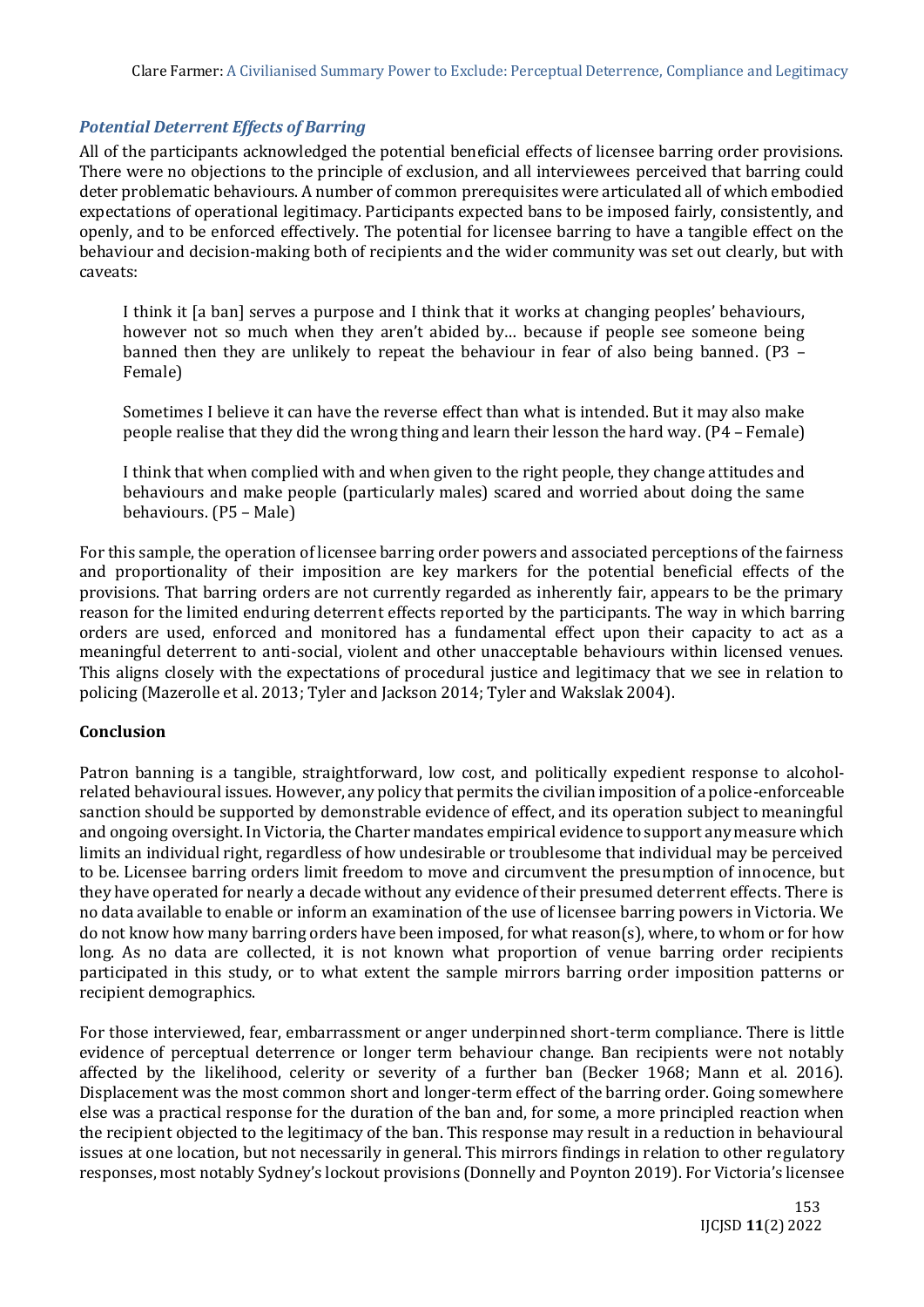barring orders, any short-term deterrent effect within specific venues must be understood within a wider context of the potential displacement of banned patrons to other venues, and/or the continuation of problematic behaviours in other public areas or at home.

Patron banning individualises the risk and regulation of problematic behaviours (Crawford 2003; Room 2012). However, if individual deterrence is marked by compliance, the deterrent effect of barring orders appears to be, at best, short-term. Most of the interview participants perceived that their ban had no transformative effect upon their outlook or behaviours. Admissions about being smarter in their interactions with venue staff, and actively concealing their behaviours demonstrate how bans can be circumvented to further diminish their effect. Every participant acknowledged the potential merits of barring order powers and agreed that bans could lead to behaviour change. But their effectiveness, as a deterrent and as a driver for broader behavioural change, is inextricably linked to the perceived fairness of the provisions, the consistency and predictability of imposition, effective enforcement, and an overall sense of justice and legitimacy. These essential preconditions were not evident for, or perceived by, the majority of the study's participants.

None of the participants regarded intoxication as the primary reason for their barring order, and none admitted to an alcohol-induced reduction in cognisance at the time of their ban. The subsequent displacement decisions, proactive attempts to circumvent the bans, and articulation of anger and embarrassment all suggest a high level of ongoing rational thought in relation to the bans, and preplanning of responses – many of which do not reflect the deterrent-related behavioural and community safety improvements asserted by proponents of the provisions during the 2011 parliamentary debates (Legislative Assembly 2011; Legislative Council 2011).

The gendered nature of the findings, particularly in relation to compliance, highlights the need for further research to identify and examine the different responses of male and female recipients. Despite extensive research exploring gendered behaviours in the NTE (Graham and Livingston 2012; Nicholls 2018; Tomsen 1997, 2008), gender per se is rarely the focus of alcohol policy (Duncan et al. 2020; Moore et al. 2017, 2020). Responses tend to be generic, targeting alcohol consumption, regulation and general control. The belligerence evident from some male respondents, while moderated by the size of the sample, highlights potential challenges for discretionary, civilianised punishments within the NTE – particularly with respect to enforcement. Licensee barring orders can be imposed on-the-spot by individuals without the implied authority or legitimacy of a police officer. In circumstances where a barring order is perceived as unwarranted, this may increase the risk of conflict between patrons and venue staff. This may be exacerbated should ID scanners be used more widely to enforce barring order provisions, particularly if their use by venue staff is confrontational or provokes aggressive reactions (Graham and Homel 2008; Graham and Livingston 2012; Hobbs et al. 2003; Monaghan 2002; Wadds 2015).

Licensee barring orders have been operational in Victoria since 2011 without monitoring, analysis, or parliamentary scrutiny. Their legislative framing actively prevents the central collection of data. As a result, licensee barring exists in an accountability vacuum – without any understanding of how many have been imposed or what effects they may have had. A similar lack of scrutiny is evident with respect to patron banning more broadly across Australia (Farmer et al. 2018; Farmer, Clifford and Miller 2020). The deterrent effects of spatial exclusion continue to be largely presumed but not subject to meaningful oversight or analysis.

The findings of this study acknowledge the potential value of licensee barring but question its effectiveness as a tangible deterrent or an agent for behaviour change. Licensee barring orders place a policeenforceable summary power in the hands of non-law enforcement and non-judicial officers, without any oversight of its use. This lack of scrutiny creates a clear risk of misuse, with an attendant effect on the perceived legitimacy of the provisions and a greater likelihood of transgression or patron-venue conflict. In addition to further research to examine the particular effects of banning, a review of the operation of Victoria's licensee barring powers is recommended, along with consideration of specific legislative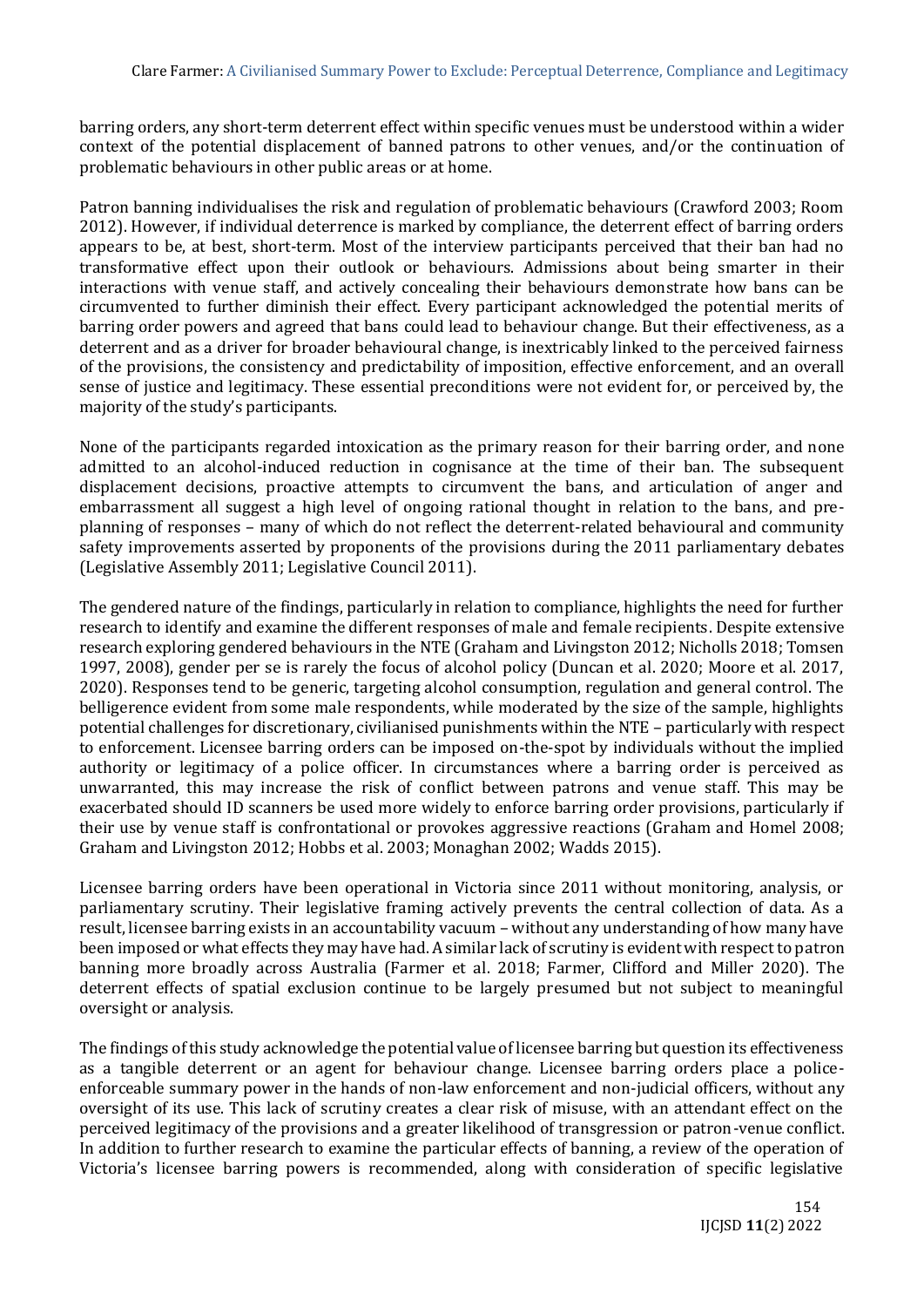changes. These include the creation of a centralised record of barring orders to enable their use to be understood and to facilitate effective ongoing monitoring; the proactive mapping of barred patrons in relation to concurrent and subsequent arrests, orders or infringement provisions; and the introduction of an offence to address the risk of the vexatious use of licensee barring powers.

*Correspondence:* Dr Clare Farmer, Senior Lecturer in Criminology, Deakin University, Geelong Waurn Ponds Campus, Victoria, Australia. [clare.farmer@deakin.edu.au](mailto:clare.farmer@deakin.edu.au)

## **References**

- Ariel B, Bland M and Sutherland A (2017) 'Lowering the threshold of effective deterrence'-Testing the effect of private security agents in public spaces on crime: A randomized controlled trial in a mass transit system. *PloS one*, 12(12), 1-31[. https://doi.org/10.1371/journal.pone.0187392](https://doi.org/10.1371/journal.pone.0187392)
- Becker GS (1968) Crime and punishment: An economic approach. *Journal of Political Economy,* 76: 169–217.
- Beckett K and Herbert S (2010) *Banished: The New Social Control in Urban America.* New York: Oxford University Press.
- Belina B (2007) From disciplining to dislocation: Area bans in recent urban policing in Germany. *European Urban and Regional Studies*, 14(4): 321–336[. https://doi.org/10.1177/0969776407081165](https://doi.org/10.1177/0969776407081165)

Crawford A (2003) 'Contractual governance' of deviant behavior. *Journal of Law and Society* 30: 479–505. <https://doi.org/10.1111/j.1467-6478.2003.00267.x>

- Crawford A (2009) Governing through anti-social behaviour: Regulatory challenges to criminal justice. *British Journal of Criminology* 49(6): 810-831[. https://doi.org/10.1093/bjc/azp041](https://doi.org/10.1093/bjc/azp041)
- Curtis A, Taylor N, Guadagno B, Farmer C and Miller P (2018) Community awareness of patron banning in Australia: a brief report. *Journal of Police and Criminal Psychology* 33(3): 283-287[. https://doi.org/10.1007/s11896-018-](https://doi.org/10.1007/s11896-018-9257-1) [9257-1](https://doi.org/10.1007/s11896-018-9257-1)
- De Andrade D, Homel R and Townsley M (2018) Trouble in paradise: The crime and health outcomes of the Surfers Paradise licensed venue lockout. *Drug and Alcohol Review* 35(5): 564-572[. https://doi.org/10.1111/dar.12384](https://doi.org/10.1111/dar.12384)
- De Andrade D, Puljevic C, Miller P, Taylor N, Curtis A and Ferris. J (2020) The value of identification scanner technology in monitoring and detecting banned patrons in entertainment precincts. *Drug and Alcohol Review* [Advance online publication]. <https://onlinelibrary.wiley.com/doi/10.1111/dar.13225>
- Donnelly N and Poynton S (2019) The effect of lockout and last drinks laws on non-domestic assaults in Sydney: An update to March 2019. *Crime and Justice Bulletin* (BOCSAR) 142 (August).

<sup>1</sup> One exception is Sogaard (2018), who interviewed ban recipients in Denmark.

<sup>2</sup> Farmer (2020) examines issues relating to legislative compliance and discretionary powers to punish.

<sup>3</sup> The focus of this paper is deterrence in relation to licensee-imposed bans. The limitations of space preclude additional discussion of literature covering related themes, such as surveillance, repressive effects of the management of urban spaces, discretionary police powers to punish, and expansion of extra-judicial penalties.

<sup>4</sup> In towns and cities across the UK, Business Crime Reduction Partnerships work with police and local authorities to promote safety and reduce crime (NABCP 2020).

<sup>5</sup> Under the *Liquor Control Act* 2010 (ACT), s.143B; *Liquor Act* 2007 (NSW), s.77; *Liquor Act* (NT); *Liquor Act* 1992 (QLD), s.165; *Liquor Licensing Act* 1997 (SA), s.125; *Liquor Licensing Act* 1990 (TAS), s.81; *Justice Legislation Amendment Act* 2011 (Vic), s.106; *Liquor Control Act* 1988 (WA), s.115(4).

<sup>6</sup> Government Bills navigate a staged process through Victoria's Legislative Assembly (lower house) and Legislative Council (upper house).

<sup>7</sup> The Charter articulates the process through which proposed legislation must be reviewed to ensure compliance. This includes the tabling to Parliament of a Statement of Compatibility to explain any measures which may limit a core individual right (such as freedom to move, the right to a fair hearing or legal representation).

<sup>8</sup> One of Australia's largest media companies, and publisher of the *Geelong Advertiser* and *Herald Sun.*

<sup>9</sup> Confirmed by the VCGLR (email to author, 4 April 2019).

<sup>10</sup> A possible exception is in locations where there may only be one licensed venue, in which case displacement options will be more limited.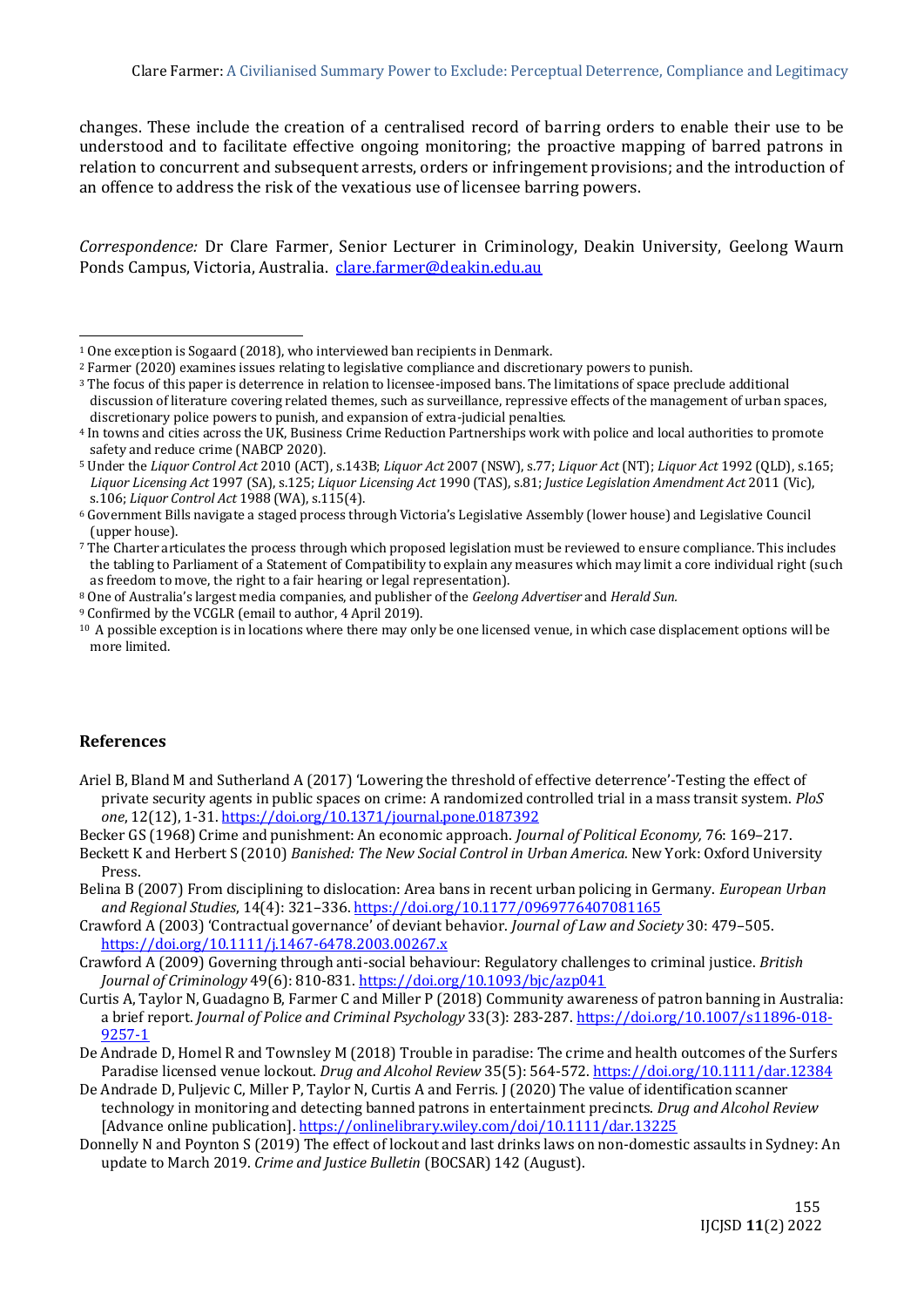- Du Preez L and Wadds P (2016) Gendered responsibilisation in the night-time economy. *Cities and Successful Societies: Refereed Proceedings of the Annual Conference of the Australian Sociological Association Conference:* 62- 68. Melbourne. Australian Catholic University.
- Duncan D, Moore D, Keane H and Ekendahl M (2020) Obscuring gendered difference: The treatment of violence in Australian Government alcohol policy. *Social Politics: International Studies in Gender, State and Society* [Advance online publication]. <https://doi.org/10.1093/sp/jxaa038>
- Farmer C (2017) Upholding whose right? Discretionary police powers to punish, collective 'pre- victimisation' and the dilution of individual rights. *Australian and New Zealand Journal of Criminology,* 50(4): 493-509.
- Farmer C (2018) *Discretionary Police Powers to Punish: A Case Study of Victoria's Banning Notice Provisions.* Singapore: Springer.
- Farmer C (2019) Invisible powers to punish: Licensee-barring order provisions in Victoria and South Australia. *The International Journal for Crime, Justice and Social Democracy,* 8(1): 70-84. <https://doi.org/10.5204/ijcjsd.v8i1.1038>
- Farmer C (2020) A unique power to punish: An examination of the operation, scrutiny and attendant risks of licensee barring policy in Victoria, Australia. *Criminal Justice Policy Review* [Advance online publication]. <https://doi.org/10.1177%2F0887403420911192>
- Farmer C and Clifford R (2020) Spatial exclusion, due process and the civilianisation of punishment in Australia's night-time economy: A mapping review of patron banning policy, practice and oversight. *International Criminal Justice Review* [Advance online publication]. <https://doi.org/10.1177%2F1057567720939150>
- Farmer C, Clifford R and Miller P (2020) 'Australia's discretionary police-imposed banning powers: Oversight, scrutiny and accountability,' *Police Practice and Research* [Advance online publication]. <https://doi.org/10.1080/15614263.2020.1712205>
- Farmer C, Curtis A and Miller P (2018) The steady proliferation of Australia's discretionary police-imposed banning powers: An unsubstantiated cycle of assertion and presumption. *Criminology and Criminal Justice* 18(4): 431- 449. [https://doi.org/10.1177/1748895817733792](https://doi.org/10.1177%2F1748895817733792)
- Fleming J (2008) *Rules of Engagement: Policing Anti-Social Behaviour and Alcohol-Related Violence in and around Licensed Premises*. Sydney, NSW: BOCSAR.
- Graham K and Homel R (2008) *Raising the Bar. Preventing Aggression in and around Bars, Pubs and Clubs.*  Cullompton, Devon: Willan Publishing.
- Graham K and Livingston M (2011) The relationship between alcohol and violence: population, contextual and individual research approaches. *Drug and Alcohol Review*, *30*(5): 453–457.
- Hadfield P, Lister S and Traynor P (2009) 'This town's a different town today': Policing and regulating the nighttime economy. *Criminology and Criminal Justice: An International Journal 9*(4): 465-485. [https://doi.org/10.1177/1748895809343409](https://doi.org/10.1177%2F1748895809343409)
- Heap V and Dickinson J (2018) Public Spaces Protection Orders: A critical policy analysis. *Safer Communities* 17(3): 182-192.<https://doi.org/10.1108/SC-02-2018-0006>
- Hobbs D, Hadfield P, Lister S and Winlow S (2003) *Bouncers: Violence and Governance in the Night-time Economy*. Oxford: Oxford University Press.
- Hughes K, Anderson Z, Morleo M and Bellis M (2008) Alcohol, nightlife and violence: the relative contributions of drinking before and during nights out to negative health and criminal justice outcomes. *Addiction* 103(1): 60-65. <https://doi.org/10.1111/j.1360-0443.2007.02030.x>
- Huq AZ, Jackson J and Trinkner R (2017) Legitimating practices: Revisiting the predicates of police legitimacy. *British Journal of Criminology* 57(5): 1101-1122. <https://doi.org/10.1093/bjc/azw037>
- Jacobs B (2010) Deterrence and deterrability. *Criminology* 48(2): 417-441[. https://doi.org/10.1111/j.1745-](https://doi.org/10.1111/j.1745-9125.2010.00191.x) [9125.2010.00191.x](https://doi.org/10.1111/j.1745-9125.2010.00191.x)
- Johnstone C (2017) Penalising presence in public space: Control through exclusion of the 'difficult' and 'undesirable'. *International Journal for Crime, Justice and Social Democracy* 6(2): 1‐16. <https://doi.org/10.5204/ijcjsd.v6i2.299>
- Legislative Assembly (2011) *State of Victoria Parliamentary Debates* (Hansard). 3 March: 586-588.
- Legislative Council (2011) *State of Victoria Parliamentary Debates* (Hansard), 3 May: 1056-72.
- Liquor Accords Australia (2018) *Liquor Accords Australia*. [https://www.liquoraccord.org](https://www.liquoraccord.org/)
- Mann H, Garcia-Rada X, Hornuf L and Tafurt J (2016) What deters crime? Comparing the effectiveness of legal, social, and internal sanctions across countries. *Frontiers in Psychology 7*: Article 85: 1-13. <https://doi.org/10.3389/fpsyg.2016.00085>
- Matthews SK and Agnew R (2008) Extending deterrence theory: do delinquent peers condition the relationship between perceptions of getting caught and offending? *Journal on Research in Crime and Delinquency* 45(2): 91- 118.<https://doi.org/10.1177/0022427807313702>
- Mawby R (2017) Policing low level public disorder, antisocial behaviour and alcohol-related crime: from the metropolis to the tourist resort. *European Law Enforcement Research Bulletin* 2: 161-175.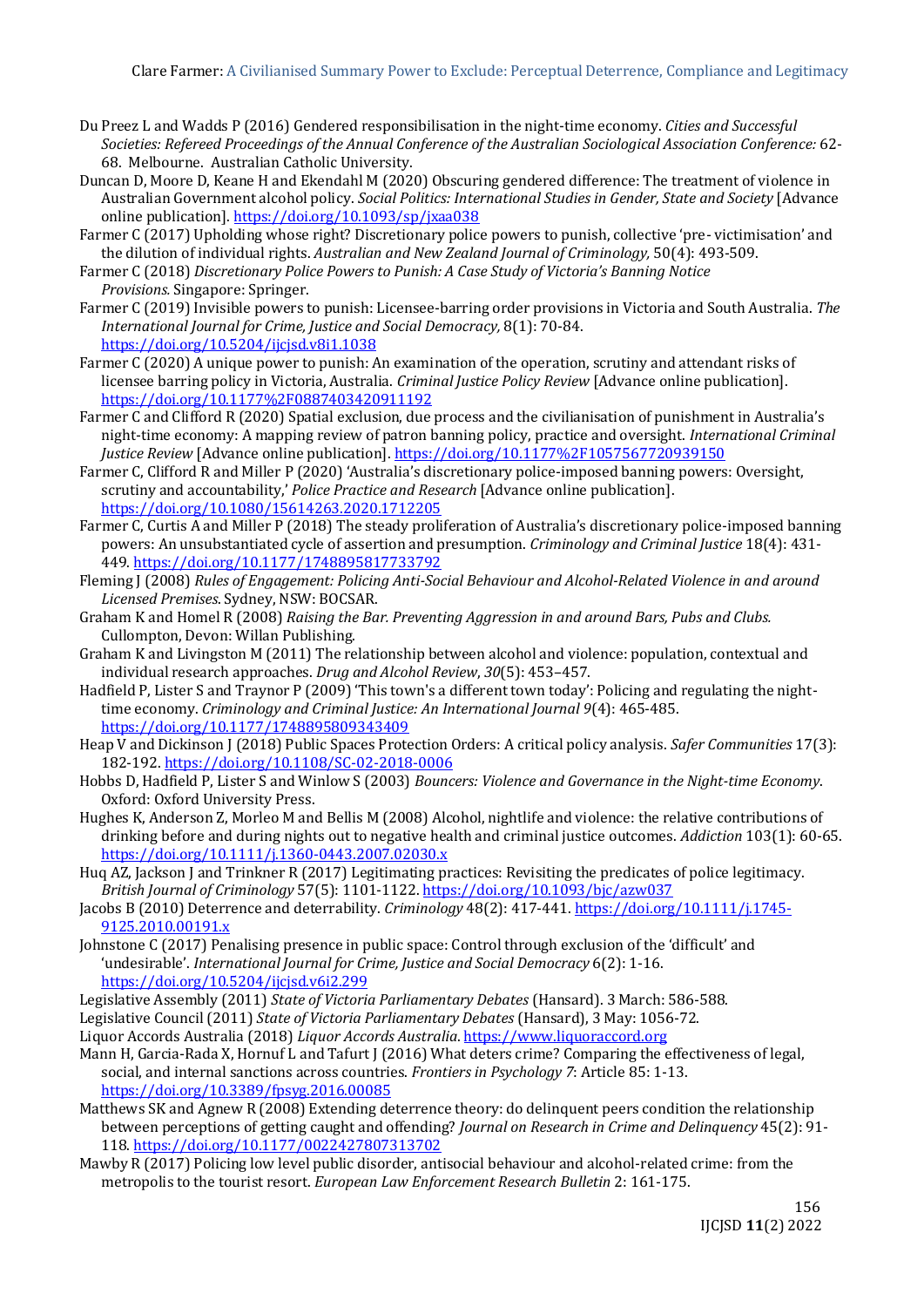- Mazerolle L, Antrobus E, Bennett S and Tyler TR (2013) Shaping citizen perceptions of police legitimacy: A randomized field trial of procedural justice. *Criminology* 51(1): 33-64. [https://doi.org/10.1111/j.1745-](https://doi.org/10.1111/j.1745-9125.2012.00289.x) [9125.2012.00289.x](https://doi.org/10.1111/j.1745-9125.2012.00289.x)
- McGrath A (2009) Offenders' perceptions of the sentencing process: A study of deterrence and stigmatisation in the New South Wales Children's Court. *Australian and New Zealand Journal of Criminology* 42(1): 24-46. [https://doi.org/10.1375/acri.42.1.24](https://doi.org/10.1375%2Facri.42.1.24)
- McNamara L and Quilter J (2015) Public intoxication in NSW: The contours of criminalization. *The Sydney Law Review* 37(1): 1-35.
- Menendez P, Kypri K and Weatherburn D (2016) The effect of liquor licensing restrictions on assault: A quasiexperimental study in Sydney, Australia. *Addiction,* 112(2): 261-268.<https://doi.org/10.1111/add.13621>
- Menendez P, Weatherburn D, Kypri K et al. (2015) Lockouts and last drinks: The impact of the January 2014 liquor licence reforms on assaults in NSW, Australia. *Crime and Justice Bulletin* 183 (April).
- Miller P, Pennay A, Jenkinson R, Droste N, Chikritzhs T, Tomsen S, Wadds P, Jones SC, Palmer D, Barrie L and Lubman DI (2013) Patron offending and intoxication in night-time entertainment districts (POINTED): A study protocol. Faculty of Social Sciences - Papers. 289[. http://dx.doi.org/10.7895/ijadr.v2i1.74](http://dx.doi.org/10.7895/ijadr.v2i1.74)
- Miller P, Curtis A, Chikritzhs T and Toumbourou J (2015) *Interventions for reducing alcohol supply, alcohol demand and alcohol-related harm*. Monograph Series No. 57. Canberra: NDLERF.
- Miller P, Curtis A, Palmer D et al. (2016) Patron banning in the nightlife entertainment districts: A key informant perspective. *Journal of Studies on Alcohol and Drugs* 77(4): 606–611. DOI[: 10.15288/jsad.2016.77.606](https://doi.org/10.15288/jsad.2016.77.606)
- Miller P, Ferris J, Coomber K et al. (2017) QUeensland Alcohol-related violence and Night Time Economy Monitoring project (QUANTEM): A study protocol. *BMC Public Health* 17(1): 789. <https://doi.org/10.1186/s12889-017-4811-9>
- Miller P, Coomber K, Ferris J et al. (2019) *QUeensland Alcohol-related violence and Night Time Economy Monitoring (QUANTEM): Final Report (April 2019)*. Deakin University, Geelong Australia. Prepared for the Queensland Government Department of Premier and Cabinet.
- Monaghan LF (2002) Regulating 'unruly' bodies: Work tasks, conflict and violence in Britain's night-time economy. *The British Journal of Sociology*, 53(3): 403–429. <https://doi.org/10.1080/0007131022000000572>
- Moore D, Duncan D, Keane H, and Ekendahl M (2020) Displacements of gender: Research on alcohol, violence and the night-time economy. *Journal of Sociology*. [Advance online publication]. <https://doi.org/10.1177/1440783320970639>
- Moore D, Fraser S, Keane H, Seear K and Valentine K (2017) Missing masculinities: Gendering practices in Australian alcohol research and policy. *Australian Feminist Studies*, 32(93): 309–324. <https://doi.org/10.1080/08164649.2017.1407639>
- NABCP (2020) *National Association of Business Crime Partnerships*[. https://www.nabcp.com](https://www.nabcp.com/)
- Nicholls E (2018) *Negotiating Femininities in the Neo-Liberal Night-Time-Economy*. Singapore: Springer.
- Palmer D and Warren I (2014) The pursuit of exclusion through zonal banning. *Australian and New Zealand Journal of Criminology 47*(3): 429-446. [https://doi.org/10.1177/0004865813514064](https://doi.org/10.1177%2F0004865813514064)
- Piza EL, Welsh BC, Farrington DP and Thomas AL (2019) CCTV surveillance for crime prevention: A 40‐year systematic review with meta‐analysis. *Criminology and Public Policy*, 18(1): 135-159. <https://doi.org/10.1111/1745-9133.12419>
- Queensland Government (2019) *Queensland Government Interim Response to the Final Evaluation Report of the Tackling Alcohol-Fuelled Violence Policy* (April 2019).
	- [https://www.parliament.qld.gov.au/documents/tableOffice/TabledPapers/2019/5619T1076.pdf.](https://www.parliament.qld.gov.au/documents/tableOffice/TabledPapers/2019/5619T1076.pdf)
- Room R (2012) Individualized control of drinkers: Back to the future? *Contemporary Drug Problems* 39: 311– 343. [https://doi.org/10.1177/009145091203900207](https://doi.org/10.1177%2F009145091203900207)

Sogaard T (2018) Voices of the banned. *Contemporary Drug Problems* 45(1): 15-32. [https://doi.org/10.1177/0091450917741918](https://doi.org/10.1177%2F0091450917741918)

- Stafford AB (2019) Examining offending behaviour following receipt of a business crime reduction partnership's place-based exclusion sanction. *Criminology and Criminal Justice* [Advance online publication]. [https://doi.org/10.1177/1748895819877451](https://doi.org/10.1177%2F1748895819877451)
- Sylvestre M-E, Damon W, Blomley N and Bellot C (2015) Spatial tactics in criminal courts and the politics of legal technicalities. *Antipode* 47(5): 1346-66.<https://doi.org/10.1111/anti.12161>
- Tankebe J and Liebling A (2013) *Legitimacy and Criminal Justice: An international exploration*. Oxford: Oxford University Press.
- Taylor N, Miller P, Coomber K et al. (2018) A mapping review of evaluations of alcohol policy restrictions targeting alcohol-related harm in night-time entertainment precincts. *International Journal of Drug Policy* 62: 1-13. <https://doi.org/10.1016/j.drugpo.2018.09.012>